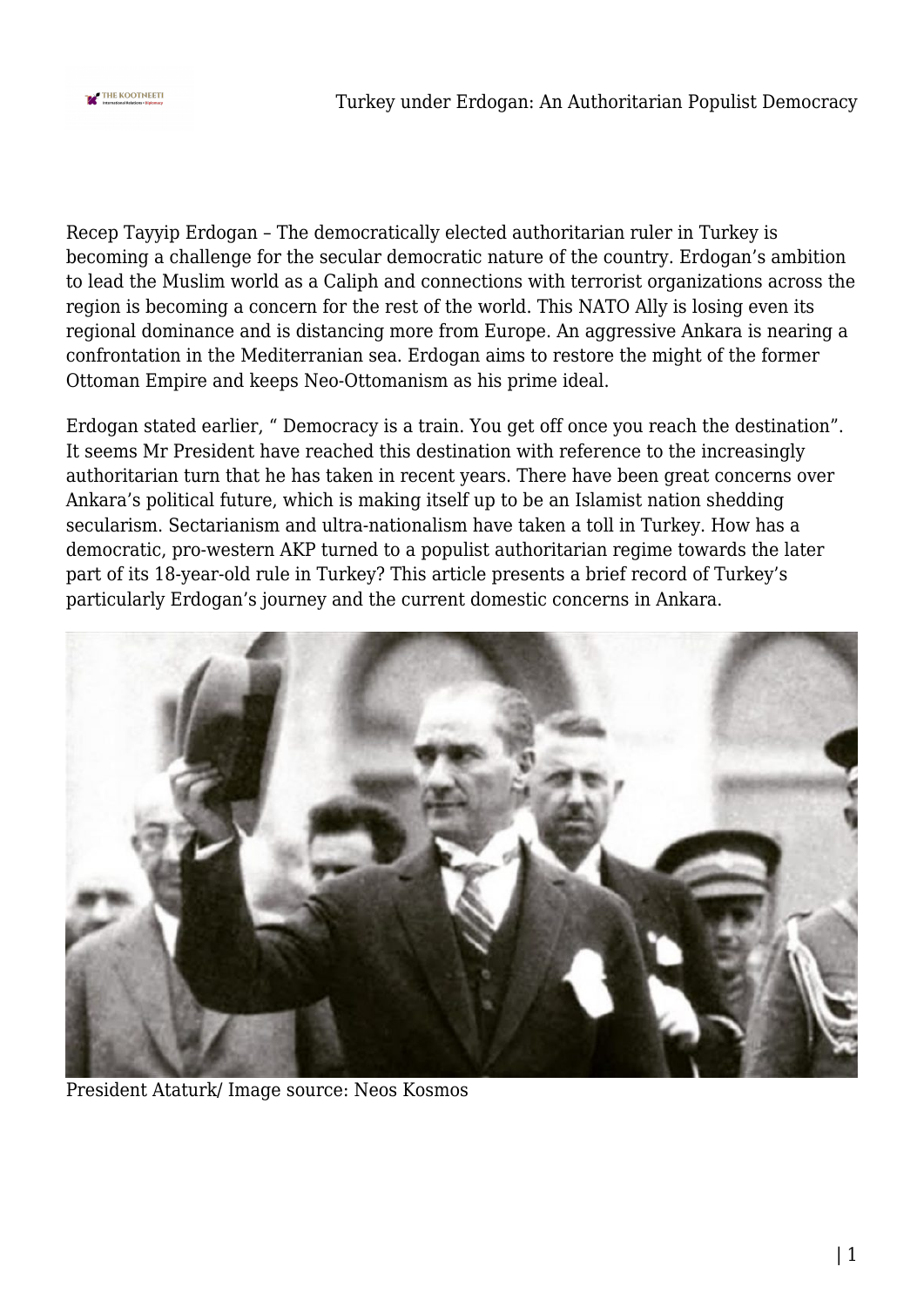

## **Ataturk: A name that matters**

Turkey was established 1n 1923 from the remains of the ottoman empire by Mustafa Kemal Ataturk. He wanted the nation to adopt the European ideals of secularism and modernization. Thus, he abolished Caliphate in 1924 and advocated education, secularism, equality, and democracy, which made Turkey a modern republic. He experimented with various revolutionary propagandas like abolishing the headgear Fez, emancipating women by making their Education compulsory, and giving them the right to vote as early as in 1930. Kemal further went replacing the Arabic script of the Turkish language by the Latin alphabets increasing the literacy rate. He also industrialized the nation and built a scientific temperament similar to Europe. Ataturk often used dictatorship to suppress resistance to the forced modernization. Erdogan is now set out to defy Kemalist ideals and replace him as the most popular and prominent leader in Turkey. The roots of Turkey's authoritarianism and Erdogan's Anti-Ataturkism both lie with Ataturk. Albeit criticisms, the modern face that Kemal has gifted Turkey a modern face and his face and reforms remain even now deeprooted in Turks. There have been constant efforts by Erdogan in undermining Ataturk's legacy and removing his symbols and images from public places.

## **Erdogan's Journey: From a reformist Prime Minister to an Authoritarianian President**

Erdogan rose to prominence in Politics by becoming the first Islamist Mayor of Istanbul in 1994. The imprisonment for reciting an Islamist poem in 1997 made him give up his mayoral position and a subsequent ban in Politics. Later, Erdogan and reformists formed the Justice and Development Party (AKP) in 2001, which was projected as a democratic conservative party then. AKP's rose was majorly attributed to the failed economic policies and political mismanagement by rulers after Kemal. AKP won the 2003 general elections in Turkey, and Erdogan became the premier who then sounded like a liberal, moderate democrat. The initial years were highly hopeful, and turkey witnessed rapid economic growth since the 2001 economic crisis with average economic growth of more than 7% per year from 2002-2007. This period witnessed a growing middle class with AKP creating a dependent voter base. AKP has also managed to decrease the role of the military in politics and bring reforms to democratic institutions.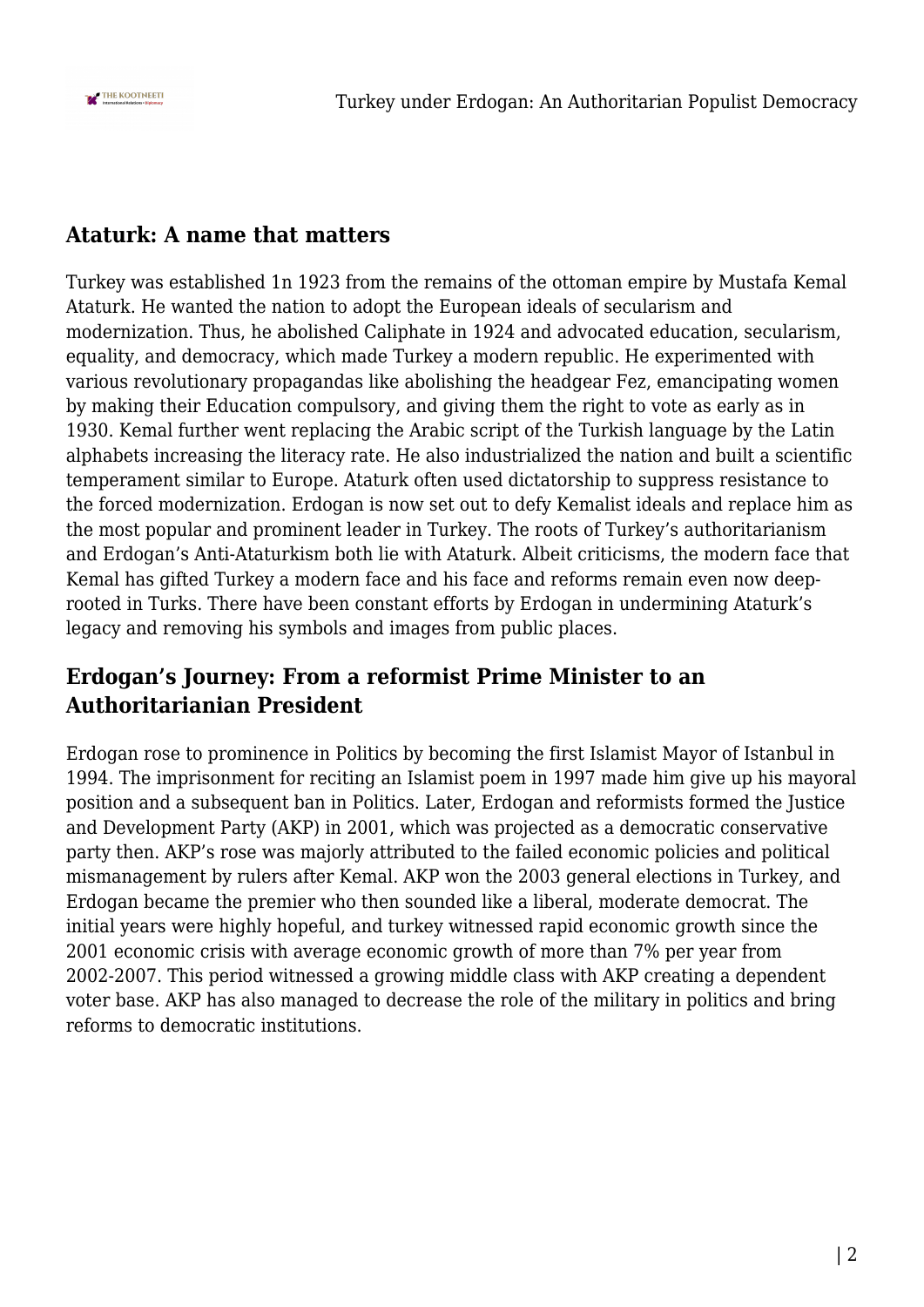



Image source: TRT

The initial economic reforms have helped AKP to acquire its place in Turkish national politics, only to be followed by several corruption scams. By the 2007 general elections, a section of people was afraid of Erdogan altering the secular framework of the nation. By 2008, the trends in economic growth were beginning to reverse, and inequality widened again. Turkey's EU bid and Erdogan's dedicated contribution to it helped him cover up the increasing corruption and resist any checks on his power.

The 2011 Arab Spring was a significant point beyond which Turkey was dragged more into a rigid framework. The freedom of the press in Turkey became highly under threat by this time. Much fabricated Ergenekon scandal in 2011 in which many of the prominent persons who are vocal critics of Erdogan was jailed is an example. The 2013 attack to the peaceful protestors in Gezi park unveiled a brutal suppressive face of Erdogan. By this time, allegations of large scale corruption scandals too affected his government. Women's rights and gender equality was also challenged when Erdogan in 2014, stated: " Women cannot be treated equally to men" in public. Imagine the irony of the ruler of a nation stating the purpose of women is motherhood, and they are delicate in a summit meant for discussing Justice for women! The irony is that the very same nation granted equal rights for education and suffrage, much before many European nations. That symbolizes the downward growth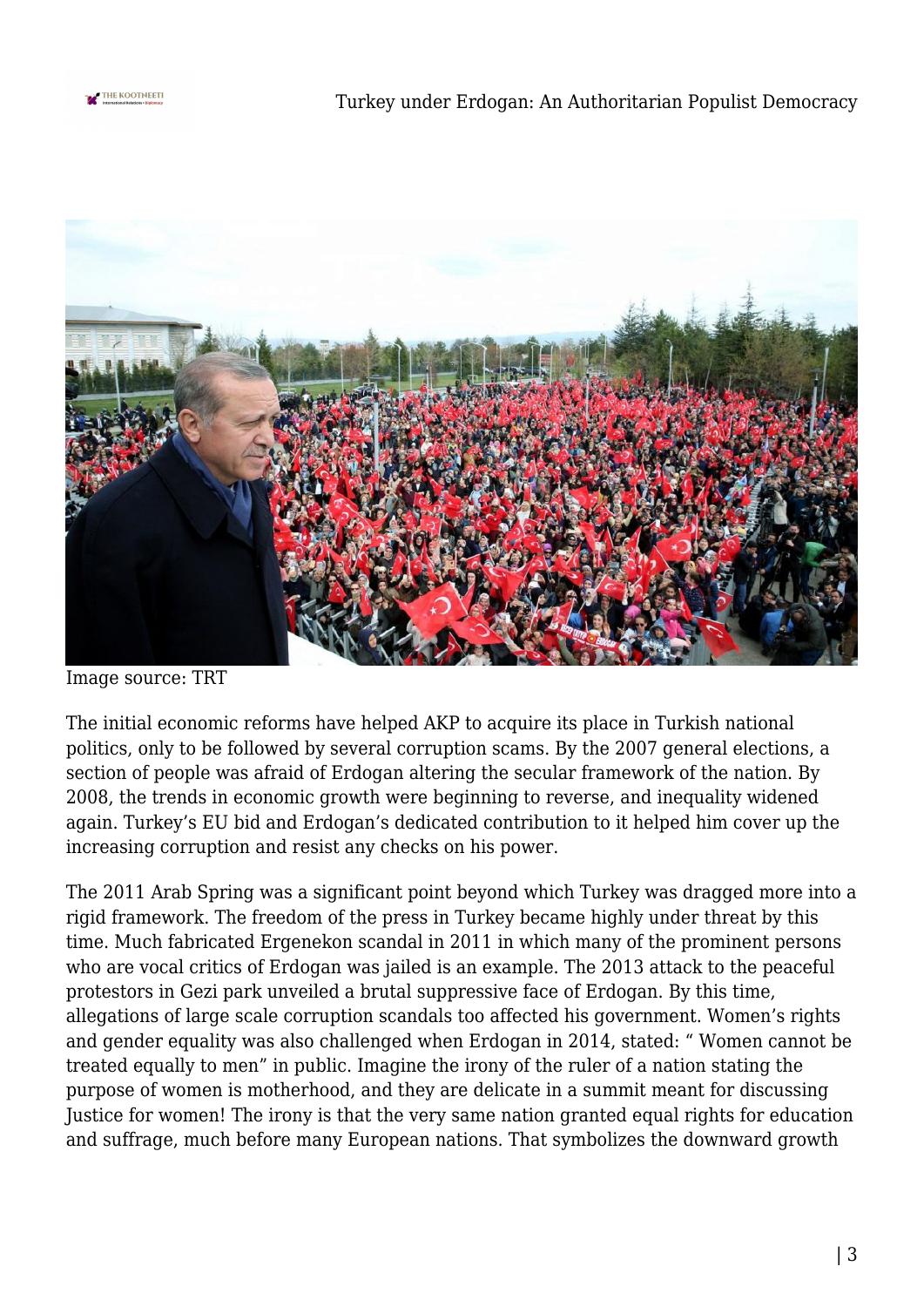

of Turkish society from Ataturk to Erdogan.

After eleven years of the premiership, Erdogan moved to a ceremonial president role in 2014, still holding most powers with him.

In 2016, Turkey witnessed the most violent coup in its 95-year-old political history. President Erdogan merely escaped the attack, and Parliamentary buildings were bombed. The death toll was reported over 265, and over 3000 in the military were detained. Erdogan declared a state of emergency following the Putsch, explicitly targeting his critics and HDP parliamentarians and supporters, detaining them under mostly fabricated terrorism charges. Fethullah Gulen – a religious preacher who leads the Hizmet movement, was blamed for plotting and ordering the coup. Gulen being a former ally of Erdogan is now in exile in the US, and Turkey has failed in convincing Washington to release him. The education sector and judiciary were severely targeted- many teachers, university heads, and judges suspended. Later, all major political fronts in Turkey unified in solidarity, condemning the attack on democracy in Turkey. This event allowed Erdogan an opportunity to shut down major media and silence his critics under terrorism charges without being interrogated much by the western world or Turkey's opposition parties.



Prayers at Hagia Sofia/ Image source: TRT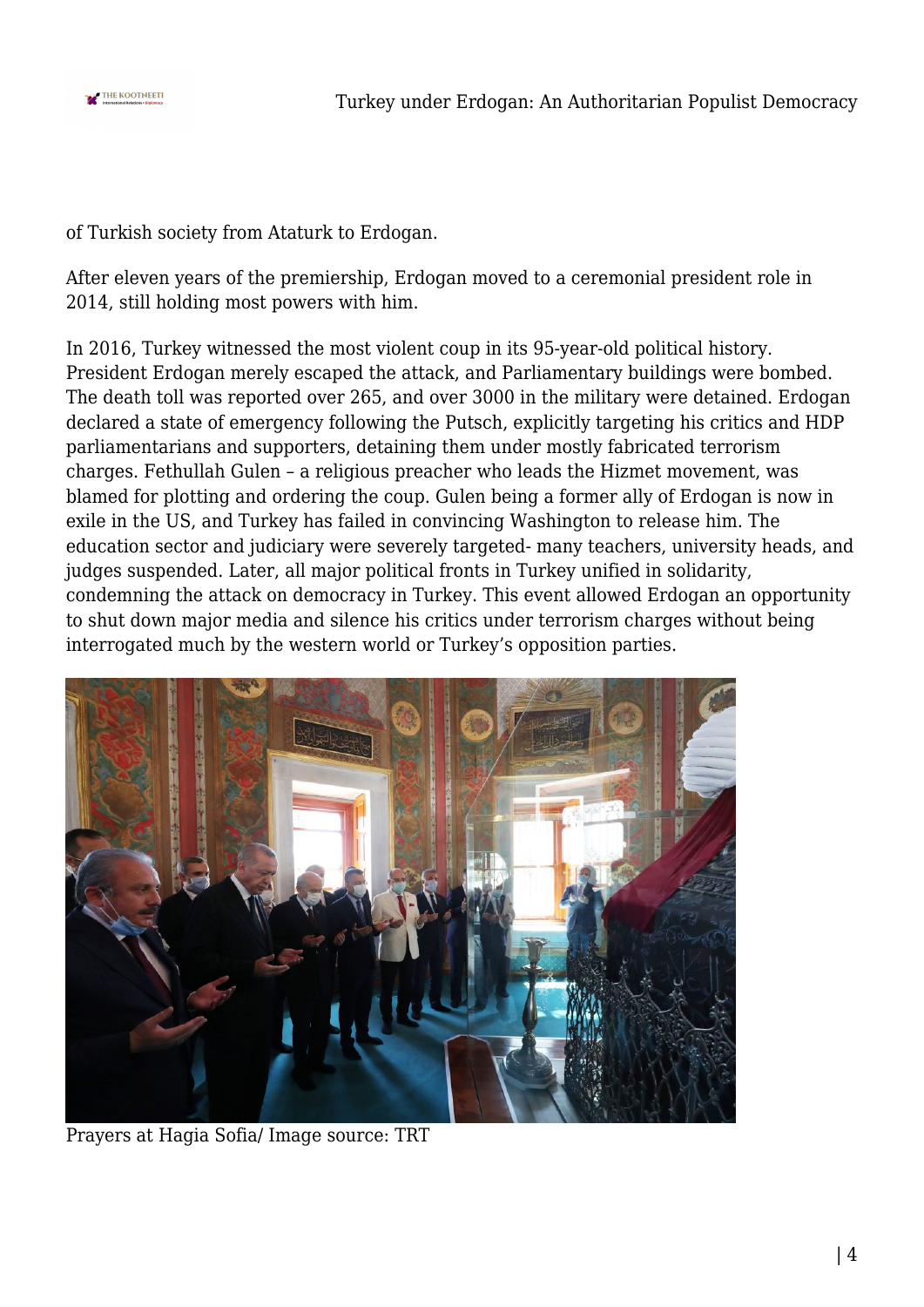

Turkey's turning point to an elected one-man "dictatorship" came up with the Constitutional referendum in 2017. It brought the most significant changes into the Turkish political system in which the Prime minister post was abolished, and the President became the head of the government and the state. This gave Erdogan immense legislative and executive powers allowing him to intervene in almost all areas of the state structure. Major public appointments, including the judiciary, now rest with President, and parliament lost all of its major powers. Turkey's liberal democracy has been highly challenged by this excessive concentration of power in the hands of a single presidential office or a single authoritarian - Erdogan.

In 2018, with the victory of the powerful amended presidency, Erdogan had risen into the position of a supreme leader in Turkey- unchallenged and unchecked. This has been the brief of the journey that Erdogan has come through from being a hopeful, reformist leader to an authoritarian dictator, which the nation and the region are concerned.

## **Domestic Concerns**

The recent [conversion of the UNESCO world heritage site Hagia Sophia](https://thekootneeti.in/2020/07/17/hagia-sophia-mixed-bag-of-compliments-complications-for-turkey/) into a mosque after 84 years portrays Erdogan's attack on Kemalist Secularism. Turkey has also ordered the reconversion over Istanbul's Chora Church. Religious minorities and non-religious are severely vulnerable. The education system is losing its scientific temper, and the number of Imam Hatip schools is increasing in the country. Erdogan himself is an alumnus of one such school; other alumni are seen increasingly grabbing political and other administrative positions in Turkey. Ankara stands top on the jailing of critics and media and shutting down press freedom, increasing after the failed coup of 2016. More restrictions on the use of social media have recently been put up. Many pro-Kurdish journalists and leaders are still in jail accused of terrorism charges post putsch.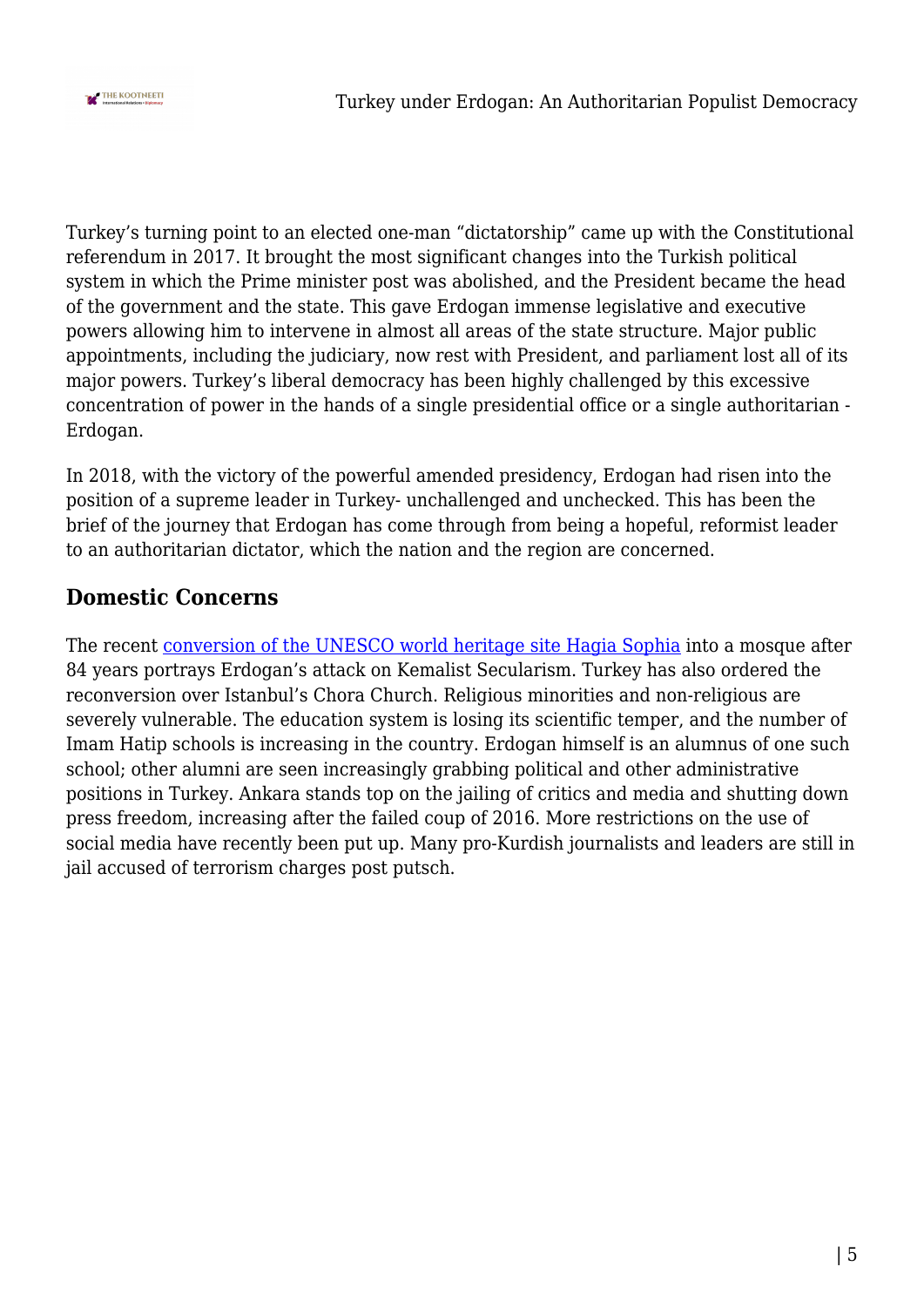



Hagia Sofia/ Image source: AP

Turkey is heavily criticized for infringement of human rights. European Court of Human Rights(ECHR) ranked Turkey second after Russia on its ranking list of human rights violations in 2019 and worst in the region. World Justice Project's Rule of Law index ranked Ankara 107 out of 128 nations in 2020. Tens of thousands of bureaucrats, academicians are dismissed, and many are detained. Often, there are allegations of Cruel and inhuman treatment in prisons and detention. Woman's rights are also facing a severe blow off with Turkey recently planning to withdraw from the Istanbul Convention, which advocates the personal and civil rights of women. There has been an increase in femicides and domestic violence, and the move to walk back from this treaty is highly resisted.

AKP is facing electoral backlash and has lost the 2019 Istanbul mayoral seat even after reelection. There has been a severe disappointment in Erdogan's party, and AKP co-founders such as Abdullah Gul and Ali Babacan have already left the party. Moreover, Turkey's structures of governance have weakened with increased allegations of cronyism and Nepotism in top positions in public services. Turkey's highest religious organization Diyanet